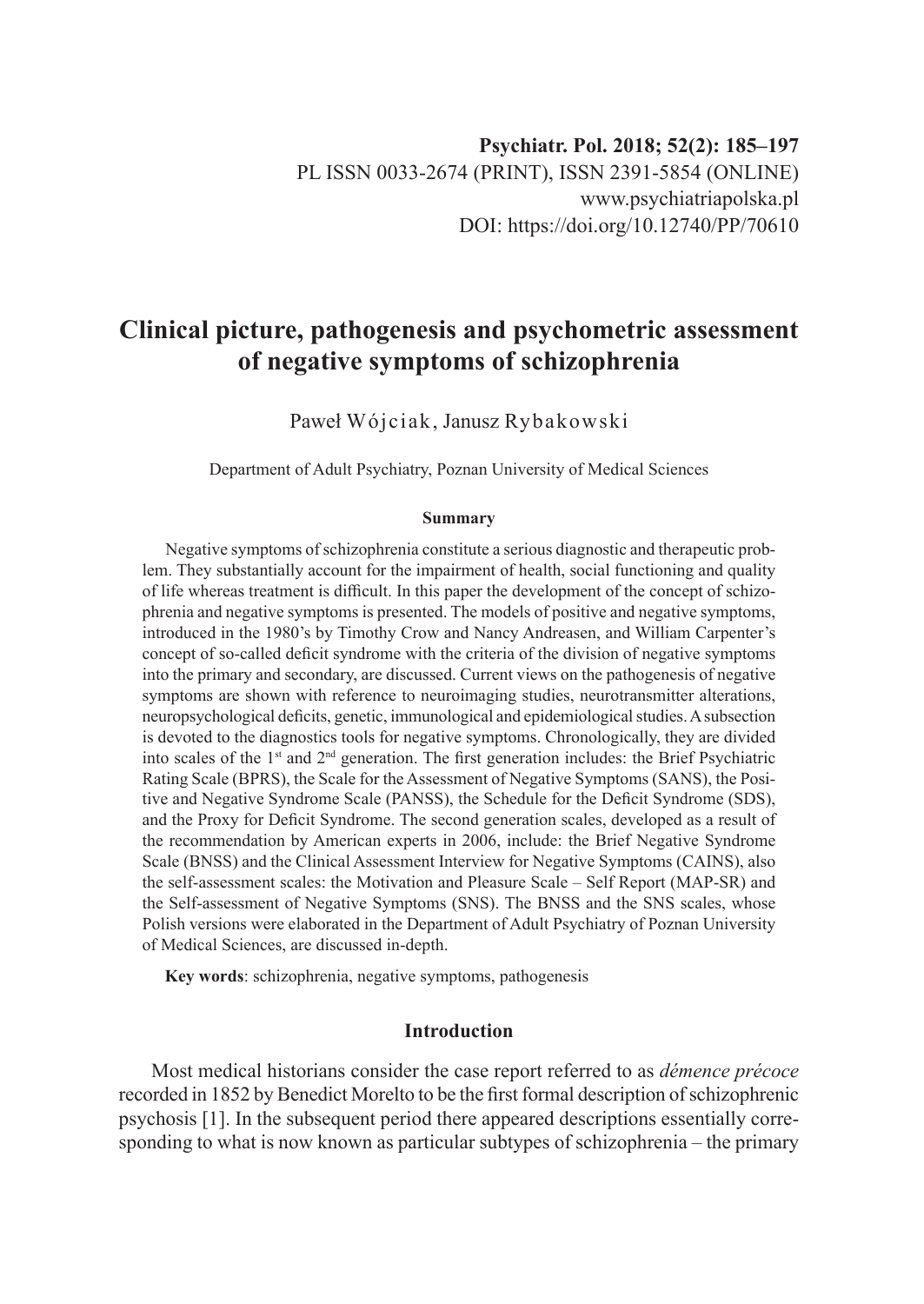madness by Griesinger (1867), catatonia by Kahlbaum (1874) and hebephrenia by Hecker (1871) [2]. In the second half of the 19<sup>th</sup> century, Emil Kraepelin subdivided mental disorders into chronic psychoses leading to an early dementia, and affective psychoses with periodical course. He defined the first group as *dementia praecox*, in other words, premature dementia. As his views evolved, the term came to encompass previously described hebephrenia, catatonia and paranoid dementia. This concept was developed in the 6<sup>th</sup> edition of his handbook from 1899 and is regarded as the birth of schizophrenia concept [3]. Given that the term *dementia praecox* assumes the onset of the pathological condition occurring in youth, irrevocably leading to dementia [4], it acquired the name of the disease from the deterministic viewpoint, describing causeand-effect sequence which ends unfavorably. The term schizophrenia, derived from the Greek words *schizein* – "split" and *phren* – "mind, volition", was introduced into psychiatry by Eugen Bleuler. The structure of the name was not so much associated with the expression of "split" as "inconsistency" of mental processes, making distinction of symptoms between more important (axial) and less relevant ones (additional). In the Anglo-Saxon terminology, axial symptoms still function as the famous Bleulerian "four A's" – disorders of association of thought, affect, ambivalence and autism. Bleuler also pointed out that there is a clinical diversification of schizophrenia, thus he applied the term "the group of schizophrenias" [2, 4–6].

Both Kraepelin and Bleuler proposed "deficit" symptoms in terms of the deficit of intellectual as well as emotional, interpersonal or social functions, as basic symptoms of schizophrenia. However, in clinical practice, psychotic symptoms are apparently the most spectacular and diagnostic ones. It was Kurt Schneider who as first proposed clarification of diagnosis through the introduction of the so-called first-rank symptoms. Unless there is organic damage of nervous system, the presence of any of these symptoms indicates that schizophrenia is the case, although it is not pathognomonic of it. Second-rank symptoms are diagnostically less certain. According to Schneider, first-rank ("Schneiderian") symptoms involve three types of auditory hallucinations (audible thoughts, voices arguing and commenting), three kinds of sensations in the form of the psychic automatism (thought insertion, withdrawal, broadcasting) and also experiences of somatic influence, delusional perception as well as other experiences which have impact on feelings, motivation and volition [5, 7, 8].

In the 1980s appeared concepts concerning two groups of simultaneously occurring symptoms in patients with schizophrenia, that is positive symptoms (productive, psychotic) and negative (deficit) ones. At the same time, attention was paid to the separate pathogenesis and possibilities of treatment of these two groups of symptoms. British psychiatrist Timothy Crow [9] proposed the division of schizophrenia into two types: type 1 schizophrenia (with the increased levels of dopamine receptors) and type 2 schizophrenia (loss of cells together with structural abnormalities in the brain). Subsequent observations confirmed more frequent incidence of neurocognitive impairment and tardive dyskinesia in patients suffering from type 2 schizophrenia according to Crow, in comparison with type 1 schizophrenia. Likewise, Nancy Andreasen, an American psychiatrist, put forward a suggestion for the division of schizophrenia on the basis of nature of its dominant symptoms – with the dominant positive symptoms, the dominant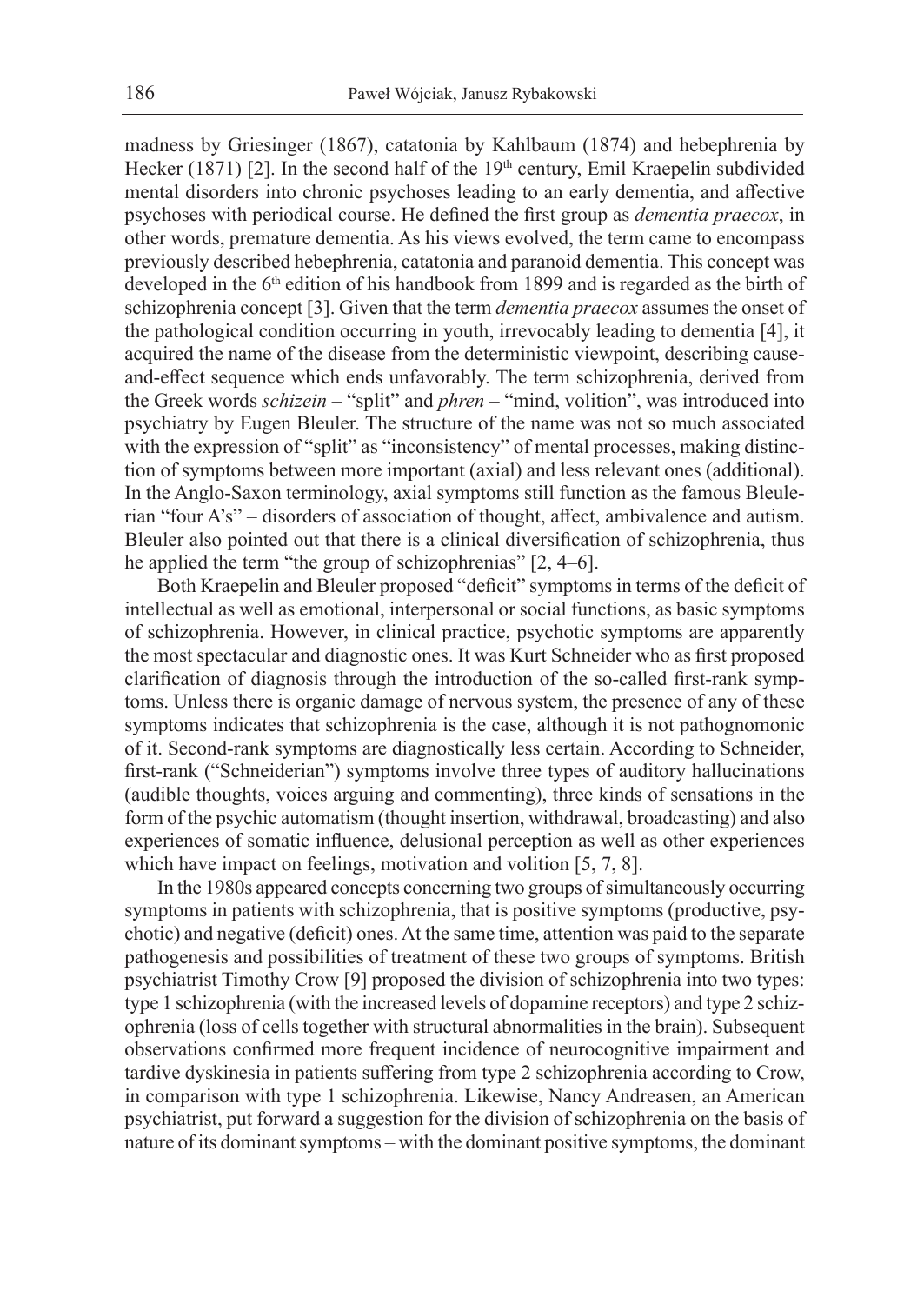negative symptoms and the mixed subgroup (people who do not meet the criteria of any of the subgroups or fulfill the criteria for both at the same time). In the assessment of the authors of the concept, patients with positive symptoms have not been reported to show deficits in adaptation or in general functioning in the premorbid period, or to show cognitive impairment or brain atrophy. On the other hand, deficit in adaptation, general functioning, cognitive impairment and brain atrophy are usually present in patients with the dominant negative symptoms [10]. Another British psychiatrist, Peter Liddle, proposed distinguishing of three syndromes of chronic schizophrenia based on the neuropsychological test results – namely the psychomotor poverty syndrome (deficit syndrome), disorganization syndrome as well as reality distortion (psychotic) syndrome. Neuroimaging with the use of positron emission computer tomography made it possible for the characteristic changes in the regional cerebral blood flow to be assigned to particular syndromes [11, 12].

#### **Negative symptoms: the concept and clinical picture**

Negative symptoms (also referred to as deficit ones) include the group of symptoms related to the decrease and loss of various mental functions [5]. Essentially, they include poverty of content and form of thinking, the limitation of different forms of activity (from physical through impulsive to intentional activities) and the variously described impairment in emotional reactivity (flat, blunted, rigid, and pale emotion) [5]. Timothy Crow in his type 2 schizophrenia concept itemized the presence of negative symptoms such as flattening of affect, poverty of speech and the loss of drive. This process, according to Crow, is characterized by chronicity, the condition of "defect", the irreversibility of the process, poor therapeutic response to antipsychotic drugs, a possibility of intellectual deficit and the loss of nerve cells or structural brain abnormalities [9]. Andreasen and Olsen [10] identified and depicted the following groups of negative symptoms: affective flattening (the unchanging facial expression, paucity of expressive gestures, poor eye contact, affective nonresponsivity, lack of vocal inflections, decreased spontaneous movements), alogia (poverty of speech, poverty of content of speech, blocking of speech, increased latency of response), avolition and apathy (neglect of grooming and hygiene, impersistence at work or school, physical anergia), anhedonia and asociality (a short list of pastimes and recreational interests and activities, inability to feel intimacy and closeness, disordered relationships with friends and peers), attention disturbances (social inattentiveness, inattentiveness during mental status testing) [10].

The above models constituted the foundation for the ongoing discussion over the structure of observable symptoms of schizophrenia. The following structures have been proposed: the three-factor structure that consists of positive, negative and disorganization symptoms (thought disturbance, bizarre behavior), the four-factor structure that goes with positive symptoms, anergia (including negative symptoms), affective disturbances (depression and anxiety), and disorganization (conceptual disorganization ), as well as the five factor structure entailing the following: positive and negative symptoms, activity and mood disorder, and autistic behavior [13].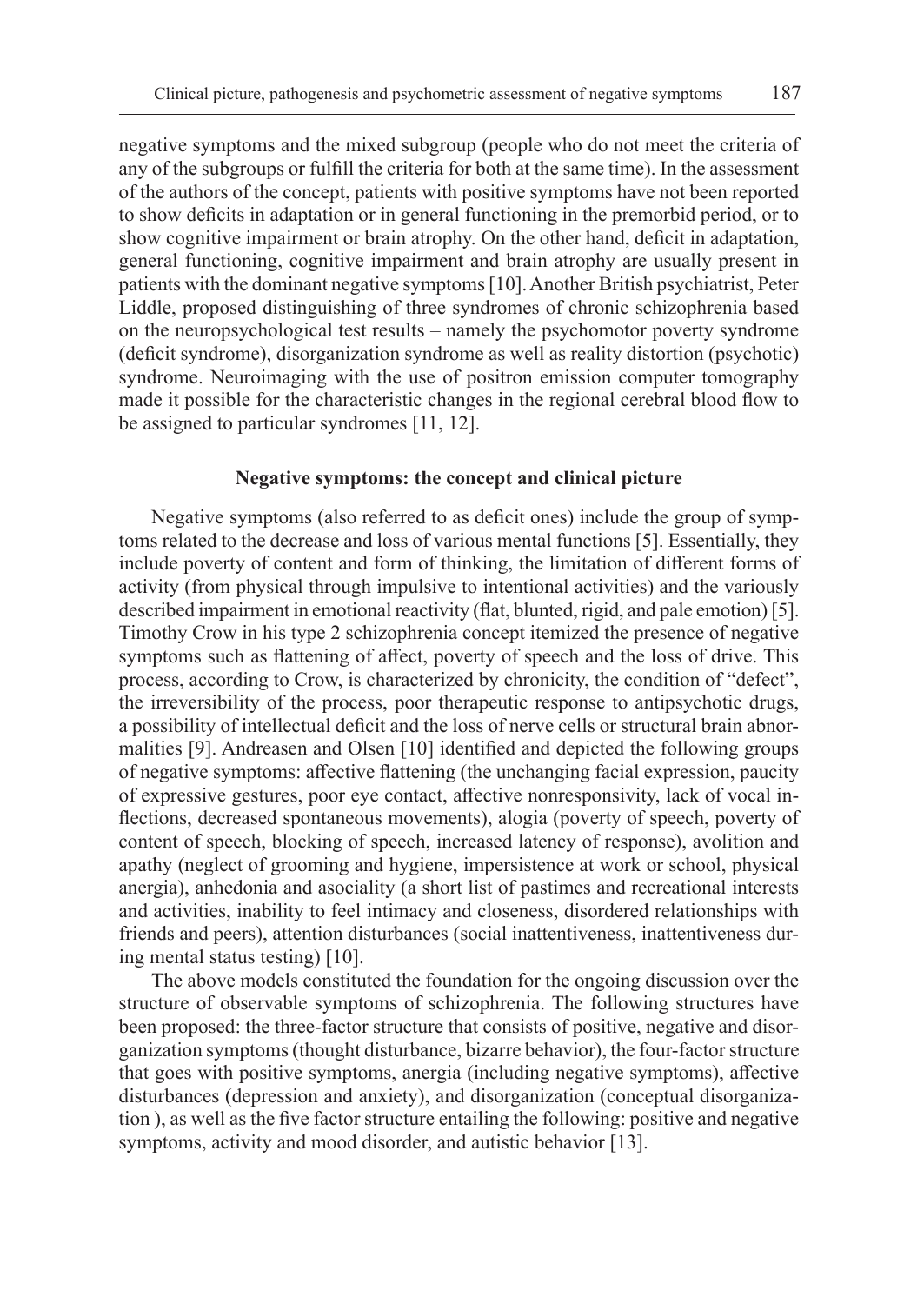In 1988, William Carpenter pointed out to the fact that the negative symptoms of schizophrenia may be primary, idiopathic, but also secondary, resulting not so much from the illness itself but from the additional factors such as treatment, mood disorders and environmental factors. In order to better distinguish these two groups of symptoms, he proposed the concept of deficit (DS) and non-deficit (NDS) schizophrenia. In accordance with the assumptions of the theory, deficit syndromes are chronic, they are present during periods of exacerbations of positive symptoms and between these exacerbations. In the non-deficit syndrome, negative symptoms are less stable and chronic, and their intensity is associated with the presence of external factors. The diagnostic criteria for DS are as follows: 1) The patient meets DSM-III (DSM-IV) criteria for schizophrenia; 2) At least two of the following six negative symptoms are present: restricted affect, diminished emotional range, poverty of speech, curbing of interest, diminished sense of purpose, diminished social drive; 3) The symptoms are not accounted by depression, anxiety, drug effect or environmental factors; 4) Two or more symptoms have been present for the preceding 12 months and these symptoms were also present during remission of psychotic symptoms. For patients who met only criterion 1, Carpenter proposes diagnosis of schizophrenia without negative symptoms. Patients who met criteria 1, 2 and possibly 4, can be diagnosed with schizophrenia with secondary negative symptoms. Patients meeting criteria 1–4 should be diagnosed with schizophrenia with deficit syndrome. Patients meeting criteria 1–3 can be diagnosed with schizophrenia with primary negative symptoms, these patients with passage of time may meet criteria for deficit schizophrenia [14, 15].

Subsequent research also demonstrated that not only does the deficit and non-deficit schizophrenia differ from one another in terms of symptoms, but they also do when it comes to the course of illness, pathophysiology, etiology as well as the improvement after the antipsychotic treatment. Deficit schizophrenia, in clinical picture, is characterized by greater social withdrawal, more anergia, less severe depressive symptoms, less hostility and dysphoria, less severe delusions and suicidal ideation, poorer insight, and less frequent psychoactive substance abuse. Deficit schizophrenia patients exhibit greater impairments on neuropsychological tests, they perform more poorly, among other things, on the Wisconsin Card Sorting Test, they show delayed visual reaction time, greater impairment in motor coordination and sensory integration. Social adjustment of deficit schizophrenia patients is poor at all developmental stages, while in patients with non-deficit schizophrenia the impairment occurs only in late adolescence and early adulthood. Deficit syndrome is more common in men, individuals who are single and those with long duration of symptoms prior to first hospitalization [16]. Long-term prognosis is worse in patients with deficit schizophrenia and, in addition, the poorer efficacy of antipsychotic drugs is shown in these patients [15, 17, 18].

#### **Negative symptoms: pathogenesis**

Studies on the neurobiological pathogenesis of negative symptoms have been conducted for 30 years. In the classical neuroimaging studies an association between enlarged ventricles and negative symptoms has been reported. However, not all studies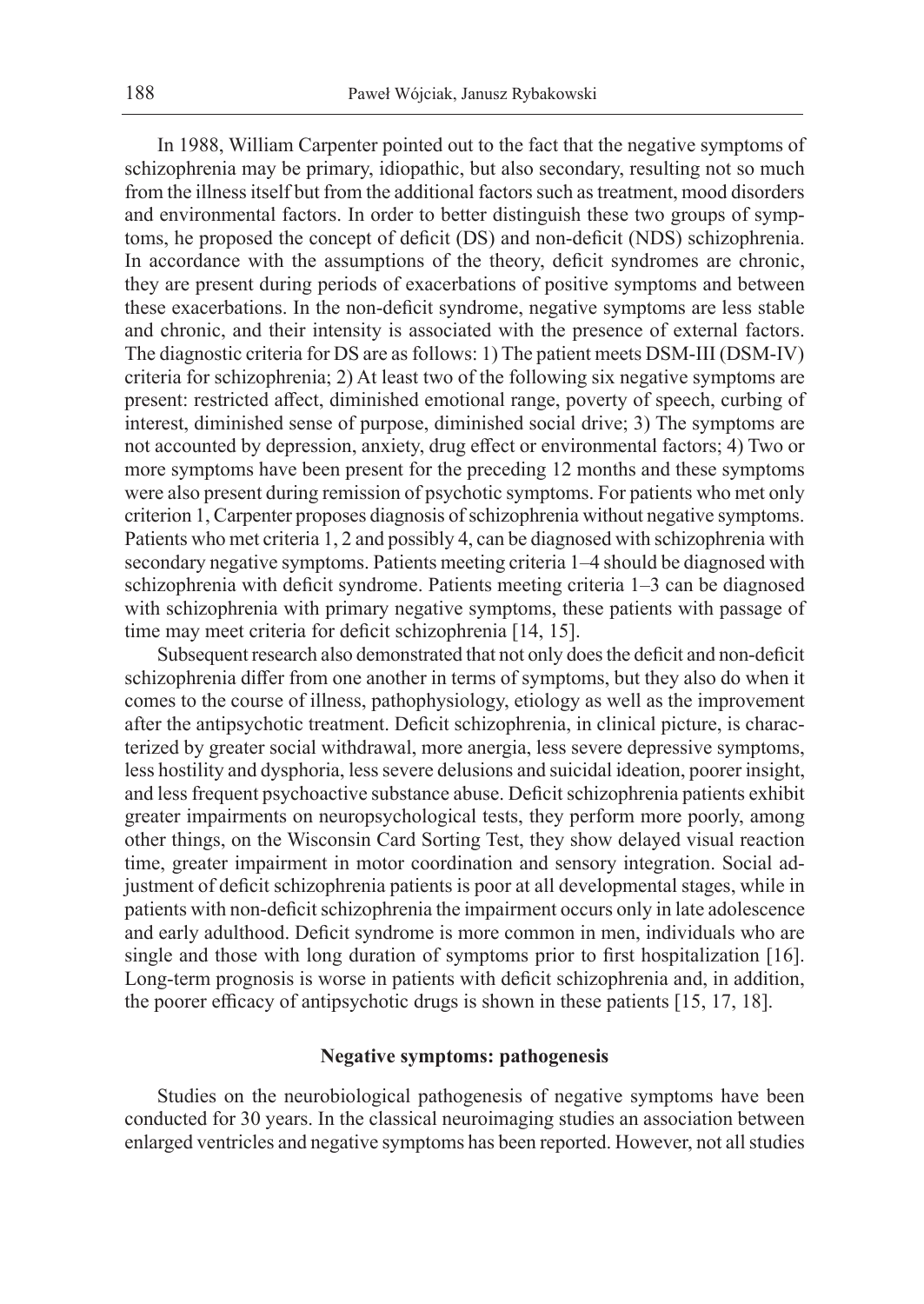confirmed this relationship, some even suggest an inverse correlation [19, 20]. Currently, it is indicated that ventricular enlargement is related to cognitive impairment rather than negative symptoms. Patients with the predominance of negative symptoms have been observed to show the reduction of the prefrontal cortical volumes, temporal cortex, caudate nucleus, limbic structure, right parietal cortex, and corpus callosum. Some studies demonstrate inverse correlation between white matter volume and negative symptoms [21].

Using the functional neuroimaging studies such as positron emission tomography (PET) as well as single photon emission computer tomography (SPECT), the relationship between the intensity of negative symptoms and the decreased frontal and prefrontal metabolism was observed, both at rest and during activation. Similar results were obtained in patients with intensive negative symptoms during the first episode or in drug-naive patients, which excludes the modification of results due the chronicity of the illness or neuroleptic treatment [22, 23]. In studies that employ functional magnetic resonance imaging (fRMI), an activation deficit in the ventral striatum was recorded during reward anticipation in unmedicated subjects or those treated with firstgeneration antipsychotics, while in those treated with second-generation antipsychotics similar results were not obtained [24]. Moreover, the relationship between disorders of emotional processes such as poor eye contact, diminished facial emotional expression, diminished spontaneous movement along with verbal expressiveness and dysfunctions of limbic regions, among others, the left anterior cingulate cortex, right orbitofrontal cortex, left medial prefrontal cortex and left fusiform gyrus was found. The correlation between flat affect and increased amygdala activity was also observed [25, 26].

Comparative studies of persons meeting criteria for the deficit and non-deficit schizophrenia have provided interesting results. Namely, patients with non-deficit schizophrenia, the course of which by definition is milder, were noticed to have more marked ventricular enlargement and the decrease in the prefrontal volumes. These findings may suggest that structural changes in the prefrontal region are not responsible for the negative symptoms [27]. What seems characteristic of people with deficit schizophrenia is the temporal gray matter reductions and atrophy of fronto-parietal and fronto-temporal pathways. These observations suggest that the most characteristic for negative symptoms are white matter disruptions, whereas fronto-temporal-parietal circuits are responsible for emotion expression and social functioning. This is confirmed by functional neuroimaging findings, pointing out to significant metabolic disorders within the prefrontal-thalamic-parietal-network in deficit schizophrenia patients as compared to those with non-deficit schizophrenia [21, 28].

As to relationship between the incidence and intensity of negative symptoms and disturbance in neurotransmission, many observations concern dopaminergic system. Since typical antipsychotic drugs usually cause exacerbation of negative symptoms, it has been proposed that these symptoms are associated with a deficit in dopaminergic transmission in prefrontal cortex [29]. It is also postulated that there is a relationship between the intensity of negative symptoms and the decrease in prefrontal dopamine D1, D3 and D4 receptors [21]. It was also observed that while substances modulating the activity of dopaminergic system (e.g., amphetamine or apomorphine), which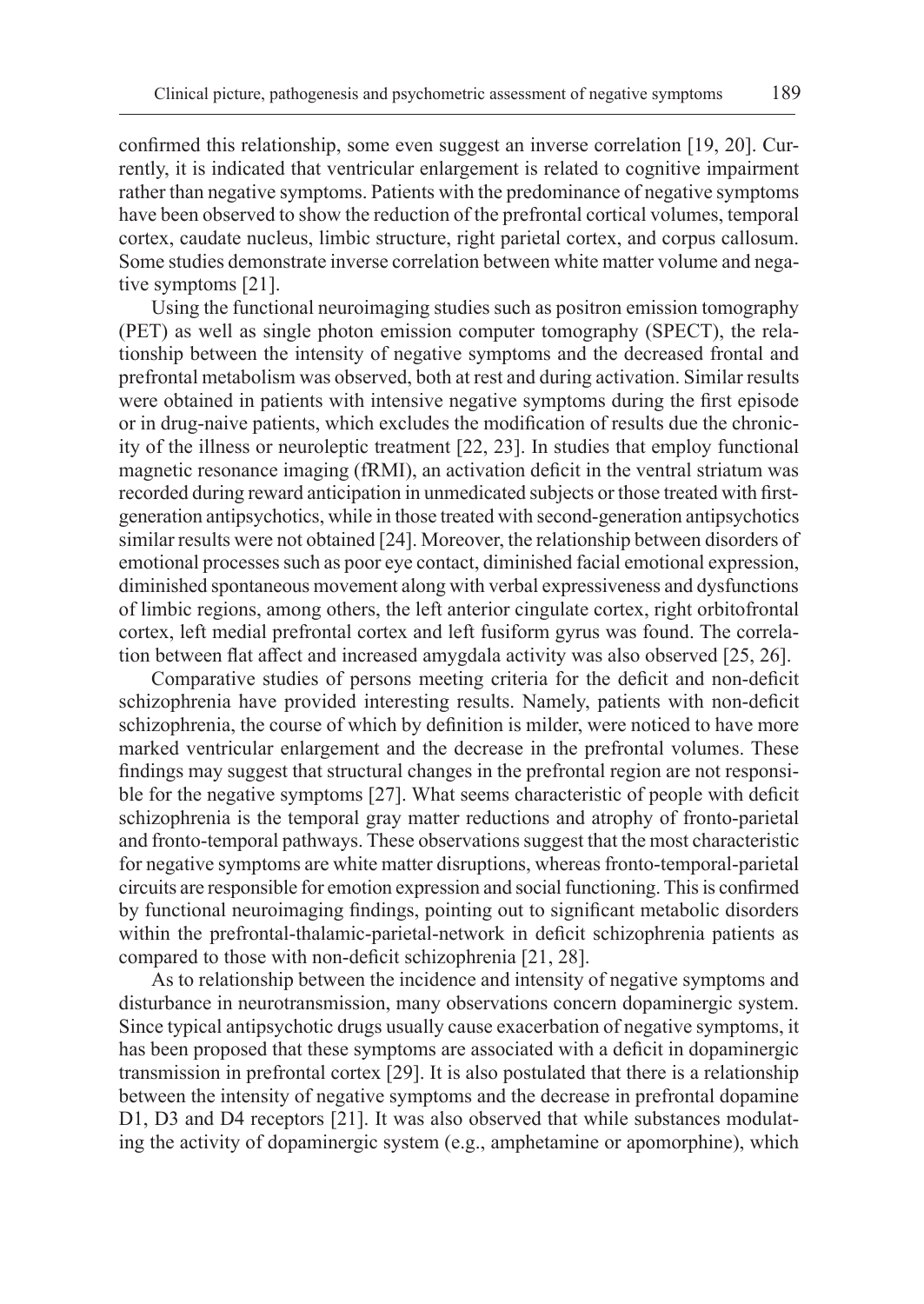increase metabolism in the cerebellum and striatum – reduced the severity of negative symptoms, while alpha metyl-paratyrosine (AMPT), decreasing the dopamine synthesis, intensified them [21, 30]. In patients with deficit as opposed to non-deficit schizophrenia, lower concentration of homovanillic acid (HVA), the major catecholamine metabolite, was reported [31].

Several studies pointed out that since nicotine stimulates the production and release of dopamine, it may reduce negative symptoms. This was confirmed by observations in which schizophrenia patients with lower β2-nicotinic acetylcholine receptor activity were characterized with greater intensity of negative symptoms, whereas heavy smokers – with lower intensity [21, 32]. Regarding the relationship between the intensity of negative symptoms and serotonin system activity, one study showed relationship between low 5-hydroxyindoleacetic acid concentration (5-HIAA), a serotonin metabolite, and the intensity of these symptoms [33]. Also, a relationship was found between the activity of glutamatergic system and negative symptoms, especially in respect of the N-methyl-D-aspartate (NMDA) receptor dysfunction [34].

The role of genetic factors in the pathogenesis of negative symptoms raises interest as well. Researches from the Szczecin center have found the relationship between negative symptoms of deficit schizophrenia and catechol-O-methyltransferase (COMT) gene polymorphism [35]. Among other genes whose relationship with negative symptoms has been demonstrated, there are: D2 dopamine receptor gene (DRD2), nicotinic acetylcholine receptor gene (CHRNA3) and dysbindin gene (DTNBP1) [21].

Positive relationship has been found between male gender and predisposition towards developing deficit syndrome [36]. Additionally, it was shown that serum folate concentration was lower in patients with deficit than non-deficit schizophrenia [37]. It has been indicated that there is a possibility of a relationship between developing deficit schizophrenia and Borna virus as well as cytomegalovirus infection [38, 39].

In neuropsychological studies it was found that deficit schizophrenia patients in comparison to non-deficit schizophrenia patients exhibited poorer performance in tests assessing frontal and parietal lobe functions, while in the temporal lobe functioning the differences have not been reported [40].

The evaluation of deficit schizophrenia prevalence depending on the season of birth indicates that, in contrast to classical observation of a predominance of winter birth in schizophrenia – individuals with deficit form of schizophrenia more often show summer birth [41].

### **Methods of clinical evaluation of negative symptoms**

In the first tools for the evaluation of presence and intensity of schizophrenia, referred to as first-generation scales, the assessment of negative symptoms was only one aspect of a comprehensive illness description. The Brief Psychiatric Rating Scale (BPRS) as a general psychometric scale, has been used for the longest period of time. In the classical, 18-item version of this scale, negative symptoms are rated according to the three categories: emotional withdrawal (lack of spontaneous interaction, withdrawal from relations with others), motor retardation (slowed, weakened move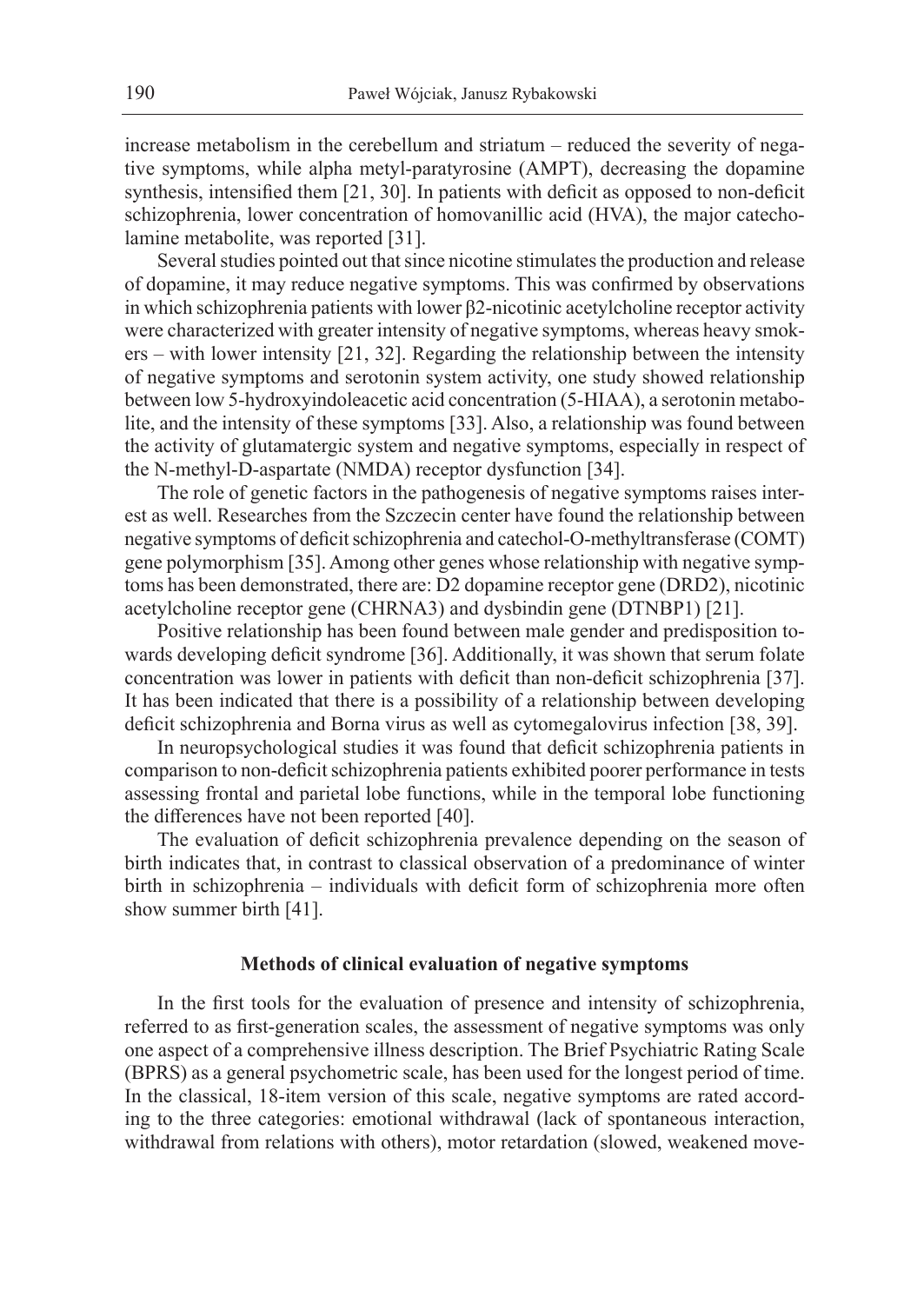ments or speech, reduced body tone) as well as blunted affect (reduced emotional tone, reduction of intensity of feelings, emotional flattening). This scale does not take account of the environmental factors, taking drugs and any other components of mental health (e.g., depression) on the form and intensity of the above-mentioned deficit symptoms [42, 43]. The Positive and Negative Syndrome Scale (PANSS) puts the psychopathological symptoms into three categories: positive, negative and general symptoms. The description of negative symptoms comprises 7 items (blunted affect, emotional withdrawal, poor rapport, passive/apathetic social withdrawal, difficulty in abstract thinking, lack of spontaneity and flow of conversation, stereotyped thinking). The assessment of these symptoms is exposed to similar reservations as in the case of the BPRS, and including abstract and stereotyped thinking disorders as part of the negative symptoms category is currently raising controversies [43, 44].

The first diagnostic scale directly referring to deficit symptoms was the Scale for Assessment of Negative Symptoms (SANS) designed in the 1980s by Nancy Andreasen. This scale covers five items: affective flattening, alogia (poverty of thinking), avolition and apathy, attention deficit, anhedonia and non-socialization. The scale does not distinguish primary from secondary negative symptoms, however, it evaluates quality of life and level of functioning, among others, grooming and hygiene, impersistence at work and school, recreational interests and activities, sexual interest and activity, and the ability to feel intimacy and closeness [43, 45, 46].

In order to separate primary and secondary negative symptoms as well as take into account the division into the deficit and non-deficit schizophrenia, American researchers (Kirkpatrick et al.) created the Schedule for the Deficit Syndrome (SDS). It is presently regarded as the "gold standard" in the assessment of deficit symptoms and is based on the interview conducted with a patient, supplemented by the information coming from medical, social and family sources. The interview should be conducted at time of clinical stability of the mental state of the interviewed. The scale includes six symptoms: restricted affect, poverty of speech, diminished sense of purpose, diminished social drive, curbing of interest, and diminished emotional range. The symptoms should be of primary nature, an examiner has to identify and exclude secondary deficit symptoms related to anxiety, depression, drug treatment, psychotic symptoms or intellectual disability. The assessed symptoms must persist throughout a year before examination [18, 47]. In order to use the data obtained during the evaluation of schizophrenia patients by means of scales such as the BPRS, the SANS or the PANSS, Kirkpatrick et al. also proposed a tool called the Proxy for Deficit Syndrome (PDS), which indirectly allows to delineate deficit symptoms on the basis of symptoms assessed using the aforementioned scales [48].

With a view to standardize views on pathogenesis, structure and the clinical picture of negative symptoms, the participants of the Consensus Development Conference of Negative Symptoms (Rockville, 2005) issued a statement in which they summed up the results of the international discussion. They considered blunted affect, alogia, asociality, anhedonia and avolition to be the negative symptoms. It was also established that creating a new diagnostic scale concerning presently accepted views on deficit symptoms was necessary. Additionally, the expert panel determined essential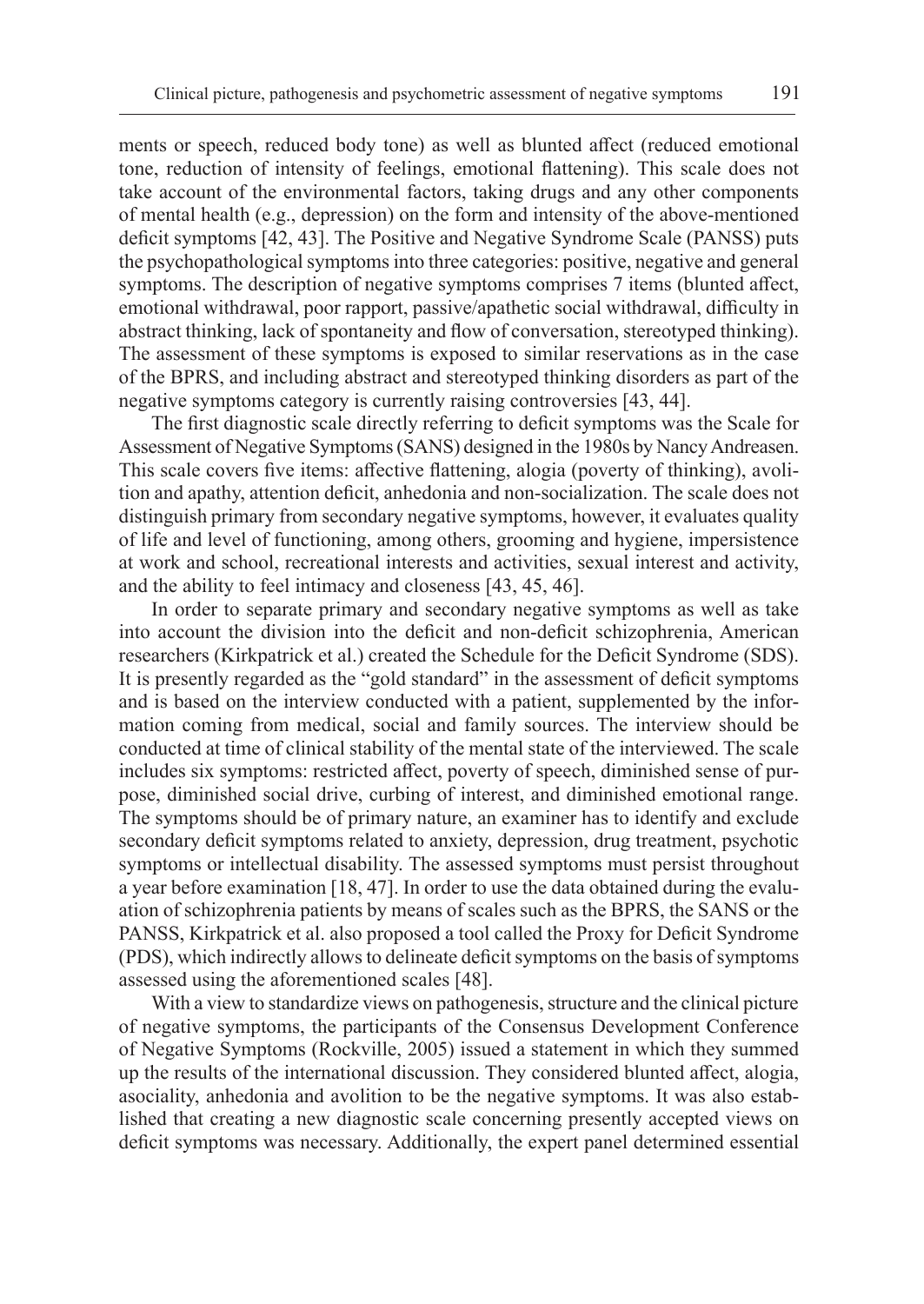assumptions during the tool creation. According to the guidelines, the scale should be concise and feasible in practical use, so that it could be used in a variety of cultures, both in clinical trials, as well as psychological and epidemiological studies. It should evaluate the symptoms currently regarded as negative, excluding those related to disorganization (such as poverty of speech and attention disturbances), maintaining a distinction between anticipatory and consummatory aspects of anhedonia as well as to differentiate between internal experience and behavior [49].

On the basis of the above guidelines, new scales for negative symptoms were created referred to as second generation scales. These include clinical scales: the Brief Negative Syndrome Scale (BNSS) and the Clinical Assessment Interview for Negative Symptoms (CAINS), along with self-evaluation scales: the Motivation and Pleasure Scale – Self Report (MAP-SR) and the Self-assessment of Negative Symptoms (SNS).

The Clinical Assessment Interview for Negative Symptoms (CAINS) is a 13 item scale assessing motivation, pleasure and emotion expression. The section on motivation and pleasure is divided into three sections. The first section assesses the social aspect – motivation for family, spouse and partner relationships, motivation for friendships and romantic relationships, frequency of pleasurable social activities (past week), frequency of expected pleasure from social pleasure (next week). The second section assesses work and school motivation (last week) and frequency of expected pleasure (next week). The third section assesses recreational motivation and pleasure – motivation for recreational activities, frequency of pleasurable recreational activities (last week) and frequency of expected pleasure from recreational activities (next week). The section on the expression of emotions is the fourth section and includes an assessment of facial expression, vocal expression, expressive gestures, and quantity of speech. All items were rated on a scale of 0–4, with higher scores reflecting greater impairment [50].

The Motivation and Pleasure Scale – Self Report (MAP-SR) is a self-assessment scale based on the CAINS. A self-report measure would provide a time efficient method for initial identification of people with elevated negative symptoms. It consists of 18 questions concerning motivation and pleasure in terms of social relation, work, school and recreational activities, self-reported by the patient in range from 0 to 4, during the last week, or, for expected activity – in the coming week. Six items assess consummatory and anticipatory pleasure related to social or work domains, six items assess feelings and motivations to be around family, romantic partners and friends, the remaining six items assess motivation and effort to engage in activities [51].

In recent years, the Brief Negative Symptoms Scale (BNSS), which was developed in 2011 by Kirkpatrick et al. [52], has become the most popular. The scale defines negative symptoms as an absence or decrease in behaviors and subjective experiences that are normally present in a person from the same culture and age group. It evaluates 5 symptoms for which there is currently a consensus on their nature as negative symptoms – anhedonia, asociality, avolition, blunted affect, and alogia. The sixth subscale, which describes psychic distress (worrying), was added. The examination is of an interview nature based on a manual including, among other things, prompts and suggested questions. All the items are rated on a 7-point scale (0–6), with anchor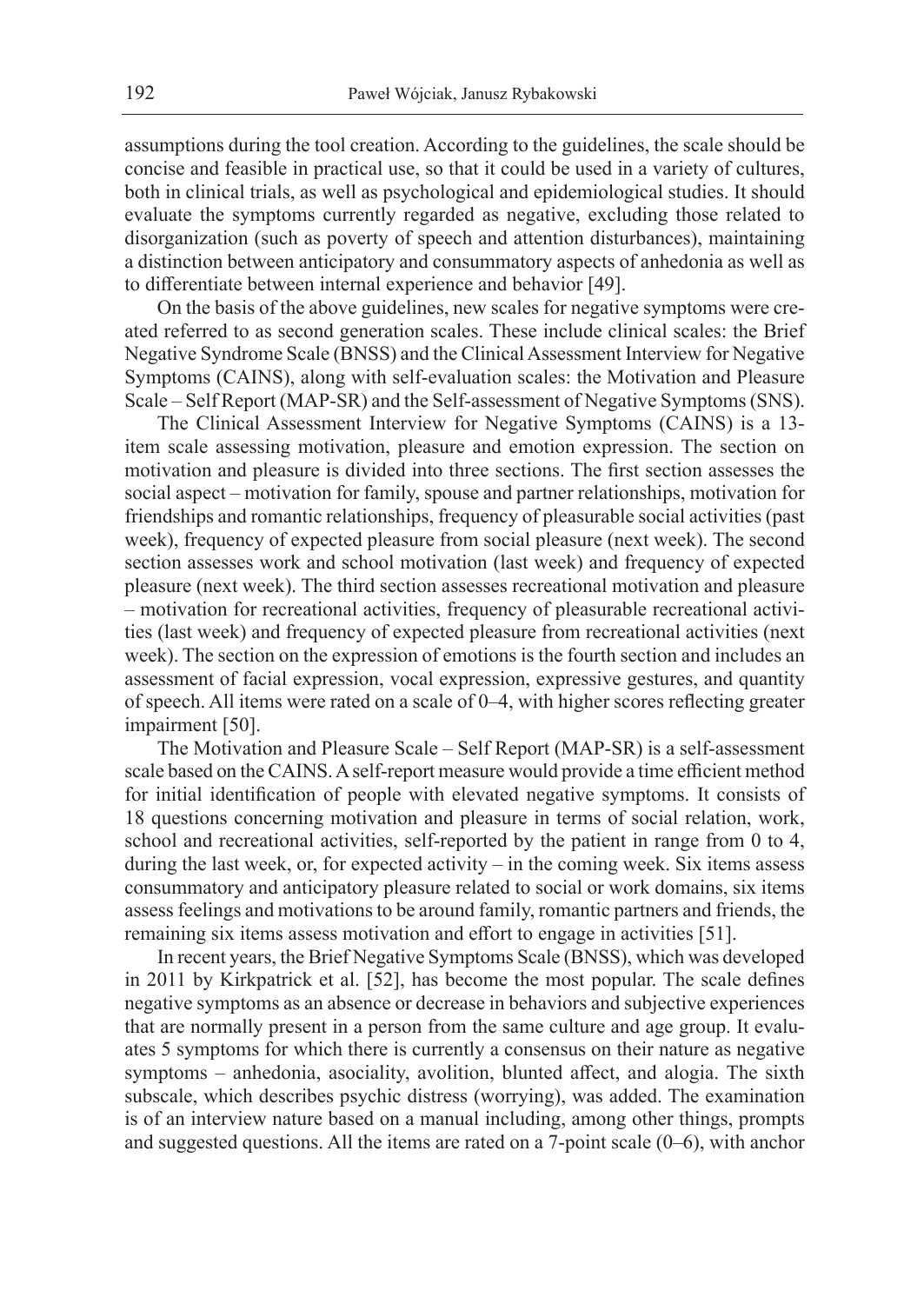points ranging from symptom being absent (0) to severe (6). The time frame for the ratings is one week. The basis for the interview is provided by the patient; the observation of the examined person also constitutes an important element, or if needed, the data obtained from external sources. Eventually, the scale includes 13 items organized into 6 subscales: anhedonia (intensity and frequency of pleasure, intensity of expected pleasure), distress (subject's experience of unpleasant or distressing emotion of any kind, such as sadness, depression, anxiety, grief, anger), asociality reported as reduced social activity accompanied by decreased interest in forming close relationships with others (behavior, internal experience), avolition reported as a reduction in the initiation of and persistence in activity (behavior, internal experience), blunted affect which refers to a decrease in the outward expression of emotion (facial expression, vocal expression, gestures), alogia reported as poverty of speech (quantity of speech, spontaneous elaboration of speech) [52].

French researchers (Dollfus et al.) developed the Self-assessment of Negative Symptoms (SNS) with an intent of paying special attention to the benefits of selfassessment of the patient. The Self-assessment enables a patient to gain better knowledge and understanding of their experiences and, consequently, makes it possible for them to participate more fully in treatment and rehabilitation. What seems extremely significant for detecting negative symptoms is that it allows to focus on the symptoms which may have gone unnoticed by the observer, particularly in the early stages of the illness. The SNS evaluates 5 negative symptoms: social withdrawal, diminished emotional range, avolition, anhedonia, and alogia. Social withdrawal assesses social relationships as well as the patient's desire to establish new relationships; diminished emotional range evaluates happiness or sadness as perceived in situations in which happiness or sadness is usually felt; avolition evaluates motivation, energy and the ability to achieve the goals; anhedonia evaluates the pleasure perceived and anticipatory pleasure; alogia (poverty of speech) depends on the subjective assessment of the examined individual. The scale includes 20 items and the evaluation is based on the previous week. To simplify completion, the number of responses was limited to 3: "strongly agree" scoring 2, "somewhat agree" scoring 1 and "strongly disagree" scoring 0. The total score is the sum of the 20 items, ranging from 0 (no negative symptoms) to 40 (severe negative symptoms). The questionnaire should be completed in about 5 minutes [53].

The listing of the first and second generation scales (both clinical and self-assessment types) for the assessment of negative symptoms of schizophrenia is presented in table 1.

| Diagnostics tool                      | Authors                    |
|---------------------------------------|----------------------------|
| First generation scales               |                            |
| Brief Psychiatric Rating Scale (BPRS) | Overall, Gorham; 1962 [42] |
| 3 items for negative symptoms         |                            |

Table 1. **First and second generation scales for the assessment of negative symptoms of schizophrenia**

*table continued on the next page*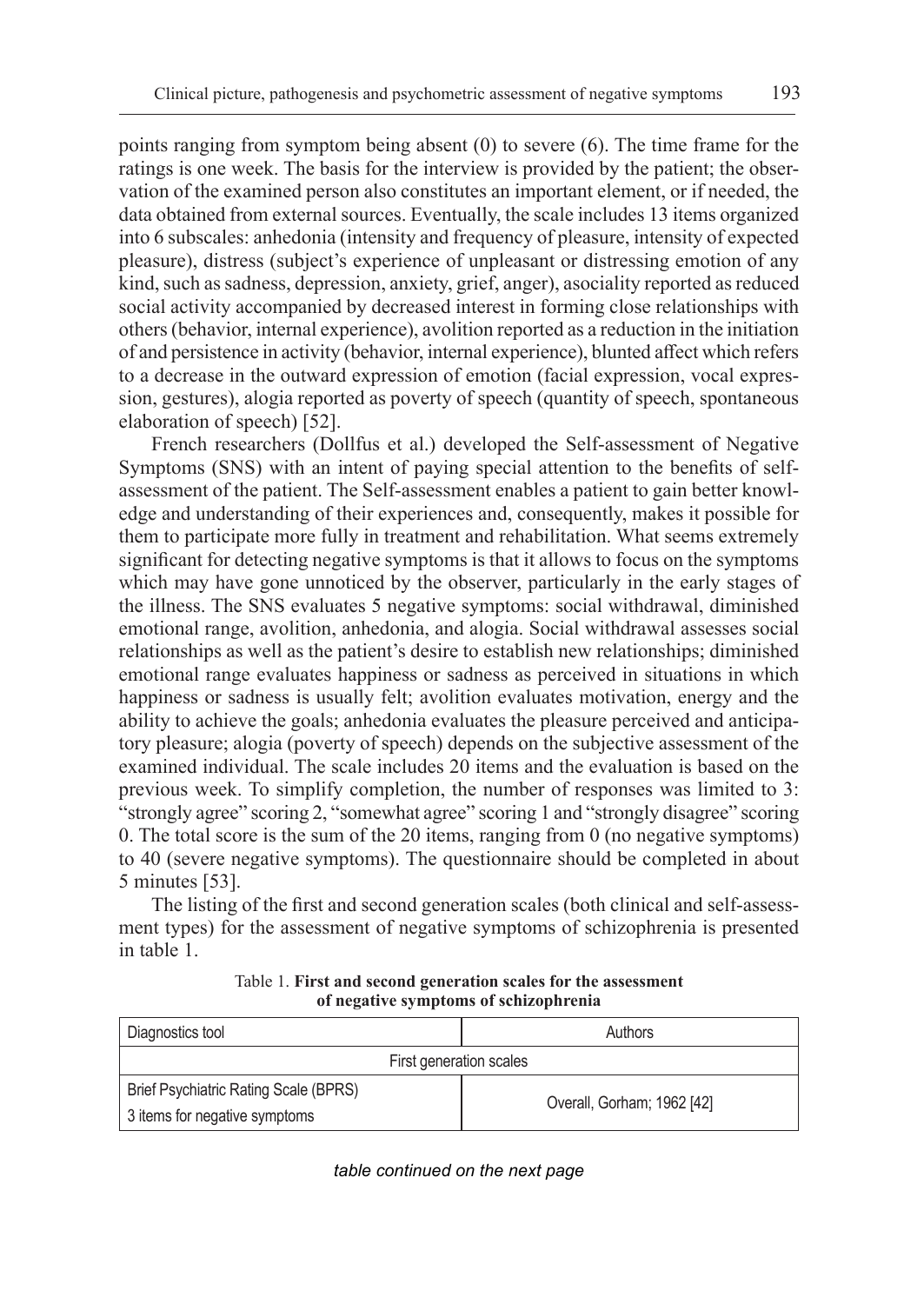| Positive and Negative Syndrome Scale (PANSS)<br>8 items for negative symptoms | Kay, Fiszbein, Opler; 1987 [44] |
|-------------------------------------------------------------------------------|---------------------------------|
| Scale for Assessment of Negative Symptoms (SANS)                              | Andreasen; 1989 [45]            |
| Schedule for the Deficit Syndrome (SDS)                                       | Kirkpatrick et al.; 1989 [47]   |
| Second generation scales                                                      |                                 |
| Clinical scales                                                               |                                 |
| Clinical Assessment Interview for Negative<br>Symptoms (CAINS)                | Kring et al.; 2013 [50]         |
| Brief Negative Symptom Scale (BNSS)                                           | Kirkpatrick et al.; 2011 [52]   |
| Self-evaluation scales                                                        |                                 |
| Motivation and Pleasure Scale – Self Report<br>$(MAP-SR)$                     | Llerena et al.; 2013 [51]       |
| Self-assessment of Negative Symptoms (SNS)                                    | Dollfus et al.; 2016 [53]       |

The Polish versions of the Brief Negative Symptom Scale (BNSS) as well as the Self – assessment of Negative Symptoms (SNS) were developed in the Department of Adult Psychiatry, Poznan University of Medical Sciences. The back translation of the scales and descriptions from Polish into English (BNSS) and from Polish into French (SNS) have been accepted by their authors: Brian Kirkpatrick and Sonia Dollfus, respectively.

## **References**

- 1. Morel BA. *Études cliniques: Traité théorique et pratique des maladies mentales, considérées dans leur nature, leur traitement, et dans leur rapport avec la médecine légale des aliénés*. Nancy: Gromblot et veuve Raybois; 1852.
- 2. Frydecka D, Kiejna A. *Rozwój koncepcji schizofrenii i narzędzi do jej diagnozy*. Psychiatr. Pol. 2008; 42(4): 477–489.
- 3. Kraepelin E. *Psychiatrie. Ein Lehrbuch für Studierente und Arzte*, 6. Auflage. Leipzig: Barth; 1899.
- 4. Kaplan HI, Sadock BJ. *Pocket handbook of clinical psychiatry*. Baltimore: Williams & Wilkins; 1996. p. 74.
- 5. Wciórka J. *Psychozy schizofreniczne*. In: Pużyński S, Rybakowski J, Wciórka J ed. *Psychiatria*, 2nd edition. Wroclaw: Elsevier Urban & Partner; 2011. p. 195–269.
- 6. Bleuler M. *Dementia praecox or the group of schizophrenias*. New York: International University Press; 1911.
- 7. Puri BK, Treasaden IH. *Psychiatria*, 1st edition. Wroclaw: Elsevier Urban & Partner; 2014. p. 149–165.
- 8. Schneider K. *Clinical psychopathology*. New York: Grune & Stratton; 1959.
- 9. Crow TJ. *Molecular pathology of schizophrenia: More than one disease process?* Br. Med. J. 1980; 280(6207): 66–69.
- 10. Andreasen NC, Olsen S. *Negative v positive schizophrenia*. *Definition and validation*. Arch. Gen. Psychiatry 1982; 39(7): 789–794.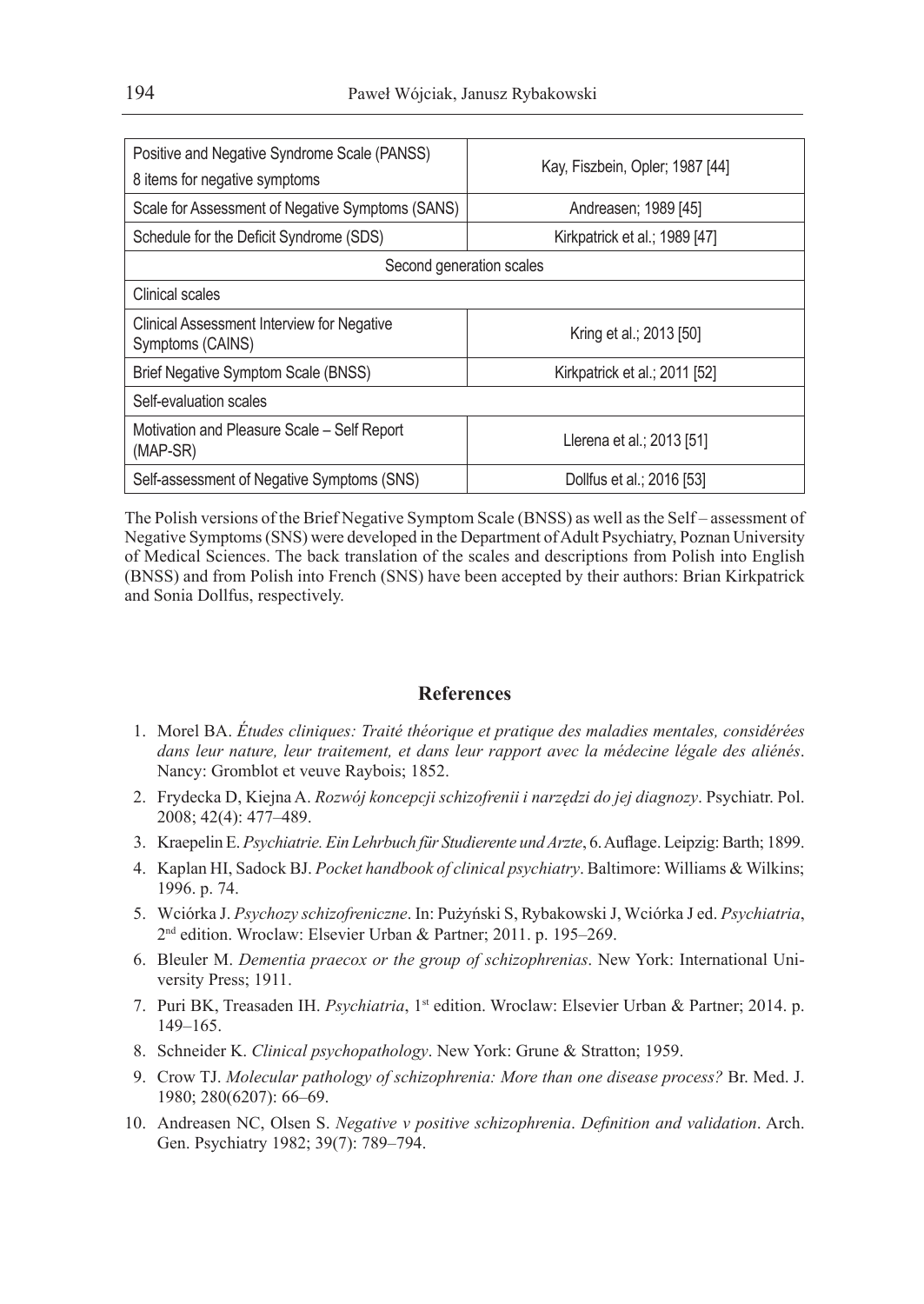- 11. Liddle PF. *The symptoms of chronic schizophrenia. A re-examination of the positive-negative dichotomy*. Br. J. Psychiatry 1987; 151: 145–151.
- 12. Liddle PF, Frison KJ, Frith CD. *Patterns of cerebral blood flow in schizophrenia*. Br. J. Psychiatry 1992; 160: 179–186.
- 13. Blanchard JJ, Cohen AS. *The structure of negative symptoms within schizophrenia: Implications for assessment*. Schizophr. Bull. 2006; 32(2): 238–245.
- 14. Carpenter WT Jr, Heinrichs DW, Wagman AM. *Deficit and nondeficit forms of schizophrenia: The concept*. Am. J. Psychiatry 1988; 145(5): 578–583.
- 15. Grover S, Kulhara P. *Deficit schizophrenia: Concept and validity*. Indian J. Psychiatry 2008; 50(1): 61–66.
- 16. Bottlender R, Wegner U, Wittmann J, Strauss A, Moller HJ. *Deficit syndromes in schizophrenic patients 15 years after their first hospitalisation. Preliminary results of a follow-up study*. Eur. Arch. Psychiatry Clin. Neurosci. 1999; 249 (Suppl. 4): 27–36.
- 17. Kirkpatrick B, Galderisi S. *Deficit schizophrenia: An update*. World Psychiatry 2008; 7(3): 143–147.
- 18. Galderisi S, Maj M. *Deficit schizophrenia: An overview of clinical, biological and treatment aspects*. Eur. Psychiatry 2009; 24(8): 493–500.
- 19. Andreasen NC, Swayze VW, Flaum M, Yates WR, Arndt S, McChesney C. *Ventricular enlargement in schizophrenia evaluated with computed tomographic scanning. Effects of gender, age, and stage of illness*. Arch. Gen. Psychiatry 1990; 47(11): 1008–1015.
- 20. Pfefferbaum A, Zipursky RB, Lim KO, Zatz LM, Stahl SM, Jernigan TL. *Computed tomographic evidence for generalized sulcal and ventricular enlargement in schizophrenia*. Arch. Gen. Psychiatry 1988; 45(7): 633–640.
- 21. Galderisi S, Merlotti E, Mucci A. *Neurobiological background of negative symptoms*. Eur. Arch. Psychiatry Clin. Neurosci. 2015; 265(7): 543–558.
- 22. Kawasaki Y, Maeda Y, Suzuki M, Urata K, Higashima M, Kiba K et al. *SPECT analysis of regional cerebral blood flow changes in patients with schizophrenia during the Wisconsin Card Sorting Test*. Schizophr. Res. 1993; 10(2): 109–116.
- 23. Andreasen NC, Rezai K, Alliger R, Swayze VW 2nd, Flaum M, Kirchner P et al. *Hypofrontality in neuroleptic-naive patients and in patients witch chronic schizophrenia. Assessment with xenon 133 single-photon emission computer tomography and the Tower of London*. Arch. Gen. Psychiatry 1992; 49(12): 943–958.
- 24. Juckel G, Schlagenhauf F, Koslowski M, Wüstenberg T, Villringer A, Knutson B et al. *Dysfunction of ventral striatal reward prediction in schizophrenia*. Neuroimage 2006; 29(2): 409–416.
- 25. Fahim C, Stip E, Mancini-Marie A, Mensour B, Boulay LJ, Leroux JM et al. *Brain activity during emotionally negative pictures in schizophrenia with and without flat affect: An fMRI study*. Psychiatry Res. 2005; 140(1): 1–15.
- 26. Gur RE, Loughead J, Kohler CG, Elliot MA, Lesko K, Ruparel K et al. *Limbic activation associated with misidentification of fearful faces and flat affect in schizophrenia*. Arch. Gen. Psychiatry 2007; 64(12): 1356–1366.
- 27. Buchanan RW, Breier A, Kirkpatrick B, Elkashef A, Munson RC, Gellad F et al. *Structural abnormalities in deficit and nondeficit schizophrenia*. Am. J. Psychiatry 1993; 150(1): 59–65.
- 28. Rowland LM, Spieker EA, Francis A, Barker PB, Carpenter WT, Buchanan RW. *White matter alterations in deficit schizophrenia*. Neuropsychopharmacology 2009; 34(6): 1514–1522.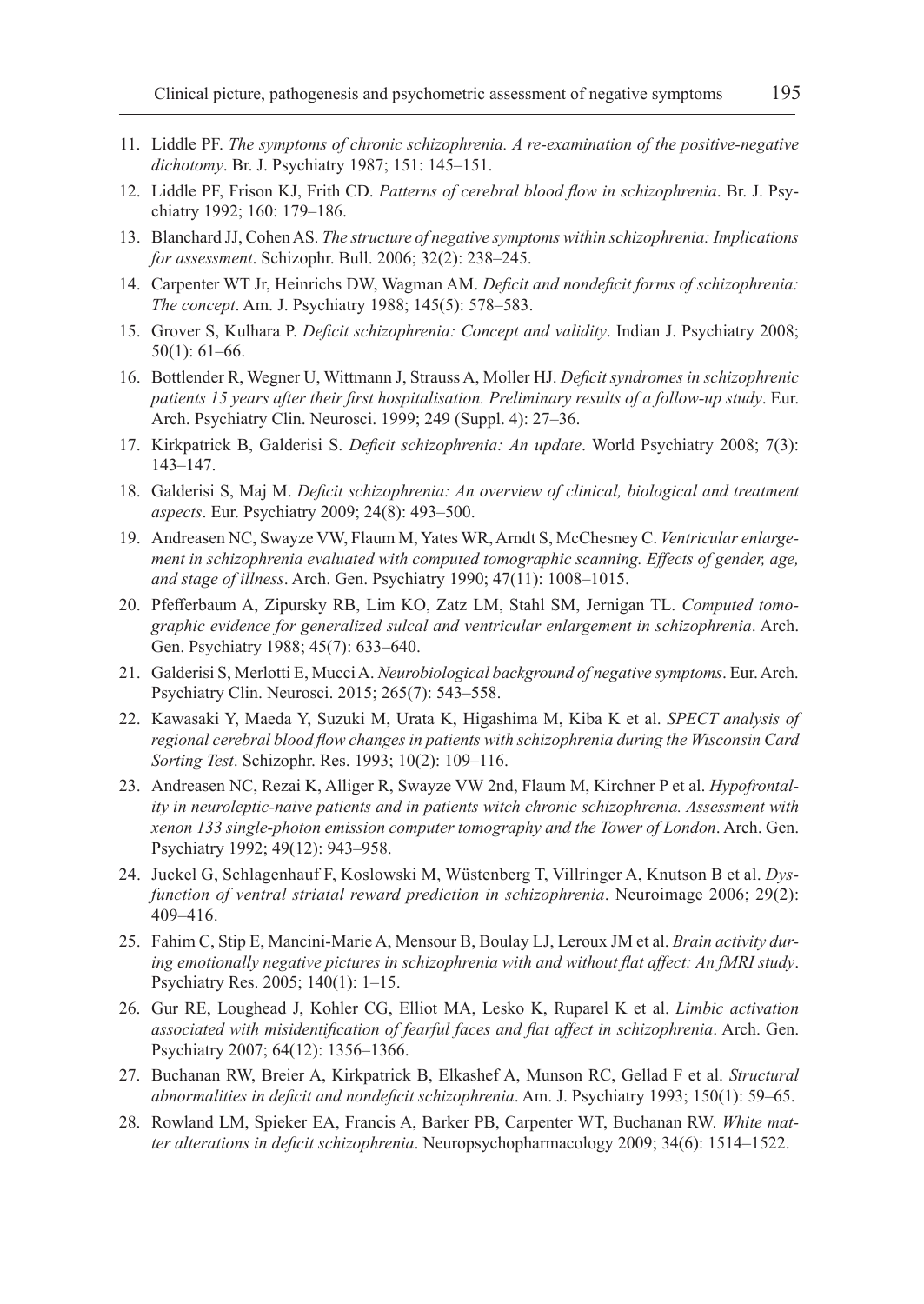- 29. Abi-Dargham A, Rodenhiser J, Printz D, Zea-Ponce Y, Gil R, Kegeles LS et al. *Increased baseline occupancy of D2 receptors by dopamine in schizophrenia*. Proc. Natl. Acad. Sci. USA. 2000; 97(14): 8104–8109.
- 30. Pogarell O, Koch W, Karch S, Dehning S, Müller N, Tatsch K et al. *Dopaminergic neurotransmission in patients with schizophrenia in relation to positive and negative symptoms*. Pharmacopsychiatry 2012; 45(Suppl. 01): S36–S41.
- 31. Ribeyre JM, Lesieur P, Varoquaux O, Dollfus S, Pays M, Petit M. *A comparison of plasma homovanillic acid in the deficit and nondeficit subtypes of schizophrenia*. Biol. Psychiatry 1994; 36(4): 230–236.
- 32. Luckhaus C, Henning U, Ferrea S, Musso F, Mobascher A, Winterer G. *Nicotinic acetylcholine receptor expression on B-lymphoblasts of healthy versus schizophrenic subjects stratified for smoking: [3H]-nicotine binding is decreased in schizophrenia and correlates with negative symptoms*. J. Neural. Transm. (Vienna) 2012; 119(5): 587–595.
- 33. Pickar D, Breier A, Hsiao JK, Doran AR, Wolkowitz OM, Pato CN et al. *Cerebrospinal fluid and plasma monoamine metabolites and their relation to psychosis. Implications for region al brain dysfunction in schizophrenia*. Arch. Gen. Psychiatry 1990; 47(7): 641–648.
- 34. Javitt DC. *Glutamate and schizophrenia: Phencyclidine N-methyl-D-aspartate receptors, and dopamine-glutamate interactions*. Int. Rev. Neurobiol. 2007; 78: 69–108.
- 35. Pełka-Wysiecka J, Wroński M, Jasiewicz A, Grzywacz A, Tybura P, Kucharska-Mazur J et al. *BDNF rs 6265 polymorphism and COMT rs 4680 polymorphism in deficit schizophrenia in Polish sample*. Pharmacol. Rep. 2013; 65(5): 1185–1193.
- 36. Roy MA, Maziade M, Labbé A, Mérette C. *Male gender is associated with deficit schizophrenia: A meta-analysis*. Schizophr. Res. 2001; 47(2–3): 141–147.
- 37. Goff DC, Bottiglieri T, Arning E, Shih V, Freudenreich O, Evins AE et al. *Folate, homocysteine, and negative symptoms in schizophrenia*. Am. J. Psychiatry 2004; 161(9): 1705–1708.
- 38. Waltrip RW, Buchanan RW, Carpenter WT Jr, Kirkpatrick B, Summerfelt A, Breier A et al. *Borna disease virus antibodies and the deficit syndrome of schizophrenia*. Schizophr. Res. 1997; 23(3): 253–258.
- 39. Dickerson F, Kirkpatrick B, Boronow J, Stallings C, Origoni A, Yolken R. *Deficit schizophrenia: Association with serum antibodies to cytomegalovirus*. Schizophr. Bull. 2006; 32(2): 396–400.
- 40. Bryson G, Whelahan HA, Bell M. *Memory and executive function impairments in deficit syndrome schizophrenia*. Psychiatry Res. 2001; 102(1): 29–37.
- 41. Kirkpatrick B, Herrera Castanedo S, Vazquez-Barquero JL. *Summer birth and deficit schizophrenia: Cantabria, Spain*. J. Nerv. Ment. Dis. 2002; 190(8): 526–532.
- 42. Overall JE, Gorham DR. *The Brief Psychiatric Rating Scale*. Psychol. Rep. 1962; 10(3): 799–812.
- 43. Wciórka J, Pużyński S. *Narzędzia oceny stanu psychicznego*. In: Pużyński S, Rybakowski J, Wciórka J ed. *Psychiatria*, 2nd edition. Wroclaw: Elsevier Urban & Partner; 2011. p. 413–476.
- 44. Kay SR, Fiszbein A, Opler LA. *The Positive and Negative Syndrome Scale (PANSS) for schizophrenia*. Schizophr. Bull. 1987; 13(2): 261–276.
- 45. Andreasen NC. *The Scale for the Assessment of Negative Symptoms (SANS): Conceptual and theoretical foundations*. Br. J. Psychiatry Suppl. 1989; 7: 49–58.
- 46. Kirkpatrick B, Kopelowicz A, Buchanan R, Carpenter WT. *Assessing the efficacy of treatments for the deficit syndrome of schizophrenia*. Neuropsychopharmacology 2000; 22(3): 303–310.
- 47. Kirkpatrick B, Buchanan RW, McKenney PD, Alphs LD, Carpenter WT Jr. *The Schedule for the deficit syndrome: An instrument for research in schizophrenia*. Psychiatry Res. 1989; 30(2): 119–123.